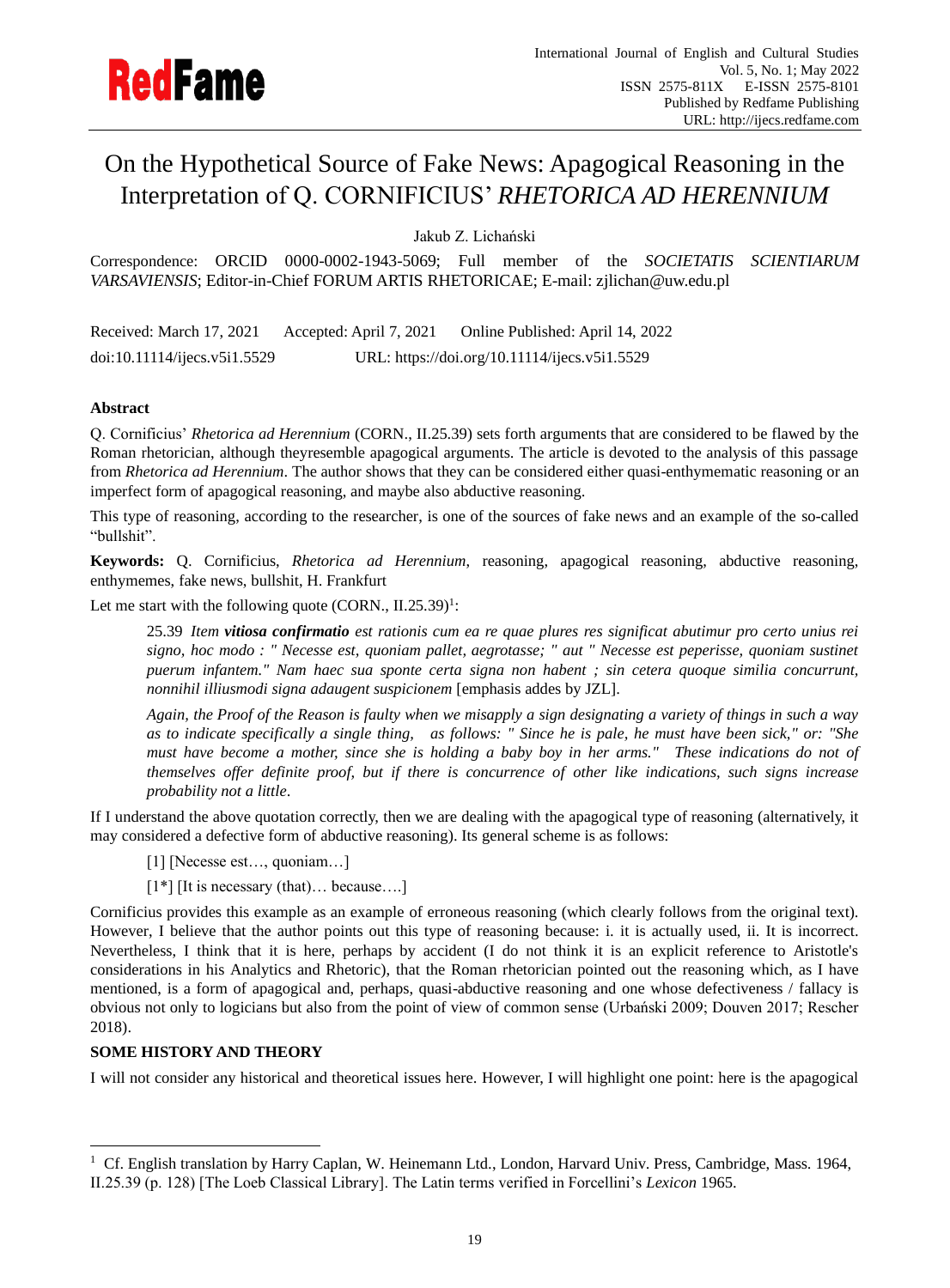reasoning discussed by Aristotle in his Prior Analytics (ARIST., *Prem. Anal.*, II.25.69a20sqq)<sup>2</sup>. In the Polish translation, the title of this passageis *Apagoge, or reduction*. In the commentary accompanying this pasage, Kazimierz Leśniak writes (Leśniak 1973, 339) as follows:

[...] the proving cannot be carried out directly, as apagoge, i.e. reductio simpliciter, proceeds as follows: we refer to a sentence **which is at least probable to the opponent**, and we find out that if this sentence is accepted, then the other sentences resulting from this sentence must be accepted. This method of proving was widely used in dialectical disputes, but also in mathematics<sup>3</sup> [emphasis addes by  $JZL$ ].

However, as Gualtiero Calboli rightly reminds us (Calboli 2020, II. 562-571), one should look more closely at the specific "transition" between the proposition of Aristotle and Theophrastus, and then Cornificius, and next, for example, how these issues are presented in the *Institutio Oratoriae*. We should start by recalling that we deal with the term "apagoge" in the works of Greek theorists (Matuschek 1992, 758-760). As the researcher points out, it is a kind of reductio ad absurdum or deductio ad impossibile (ibidem). Apart from Aristotle, he also mentions Matuschek's reference to Plato and Apsines (I would have asked for Proclus); however, more importantly, he points out that *der rhetorische Begriff Apagoge ist also eine Metapher für die Ahndung eines in seiner Unwahrheit ertappten Satzes: Er wird aus der Argumentation "abgeführet"* [*the rhetorical term 'apagoge' is therefore a metaphor for "punishing" a sentence caught in its untruth: this is "distraction"<sup>4</sup> from argument*] (ibid., 759).

One can understand, therefore, Cornificius' "reluctance" to accept such arguments; it is, as Calboli rightly points out, with detriment to the theory and practice of pisteis, as Aristotle already pointed out in *Rhetoric<sup>5</sup>*. Matuschek draws the reader's attention to the considerations of, inter alia, G.W. Leibniz and I. Kant, but they are not relevant to the present remarks (ibidem)<sup>6</sup>.

### **THE MECHANISM OF CREATING FAKE NEWS AND "BULLSHIT"**

It is necessary once again to look at the pattern of reasoning that Cornificius rejects. He says:

- [1] [Necesse est..., quoniam...]
- $[1^*]$  [It is necessary (that)... because....]

It should therefore be considered whether - regardless of the Roman rhetoricician's reluctance to accept this type of reasoning – he has correctly presented his diagram.Moreover, what is its real purport? Let's go back to the quote:

Again, the Proof of the Reason is faulty when we misapply a sign designating a variety of things in such a way as to indicate specifically a single thing, as follows: " **Since he is pale, he must have been sick** [Necesse est, quoniam pallet, aegrotasse]," or: "**She must have become a mother, since she is holding a baby boy in her arms** [Necesse est peperisse, quoniam sustinet puerum infantem]**."** These indications do not of themselves offer definite proof, but if there is concurrence of other like indications, such signs increase probability not a little [emphasis added by JZL].

I omit the point that a similar second example of Cornificius is quoted in Aristotle in the quoted passage from *Rhetoric*; the more important point is that this reasoning is the basis for ... creating fake news or "befooling". The examples in *Rhetoric for Herennius* are trivial and their fallacies "are obvious to the eye." But if we take them as a basis of fake

 $2\,$  I point out that apagogical reasoning is considered absurd (Lalande 1972, 66), or a variation of reductio ad absurdum (ibidem). In this respect, Lalande points out the views of Leibniz and Wundt in addition to those of Aristotle (ibid.).

<sup>&</sup>lt;sup>3</sup> The author points out Proiclus' commentary on Euclid and the commentary of W.D. Ross on the Aristotle edition, cf. ARIST., *Aristotle's Prior and Posterior Analytics*. A revised text with Introduction and Commentary by W.D. Ross, Oxford 1949.

<sup>&</sup>lt;sup>4</sup> It would be more accurate to say "depictions", but the researcher wants to emphasize the fact that the sentence pronounces untruth and diverts attention - the ending of the quote - from the truth which it is supposed to indicate/ rule on. As in the examples given by Cornificius, cf. CORN., II.25.39: "**Because he is pale, he must have been sick** [Necesse est, quoniam pallet, aegrotasse]" or: "**She must have become a mother because she holds the boy in her arms** [Necesse est peperisse, quoniam sustinet puerum infantem] "- emphasis added by JZL.

<sup>5</sup> Cf. ARIST., Rhet., I.2.1357b15: *This is indeed a sign, but refutable, even if true in this case; for it is not syllogistically valid.* [...] *Among signs, this is only true of a tekmerion; for only it, if true, is irrefutable* (translated by G.A. Kennedy); quoted in the edition of F. Marx *Rhetorica ad Herennium*, Teubner, Lipsiae 1964, p. 58.

<sup>6</sup> It is worth emphasizing that I. Kant, in his *Critique of Pure Reason*, rejected the subjectivism of judgment and reasoning, which underlies apagogical reasoning, cf. Kant 1971, 806-807 (A 790-791).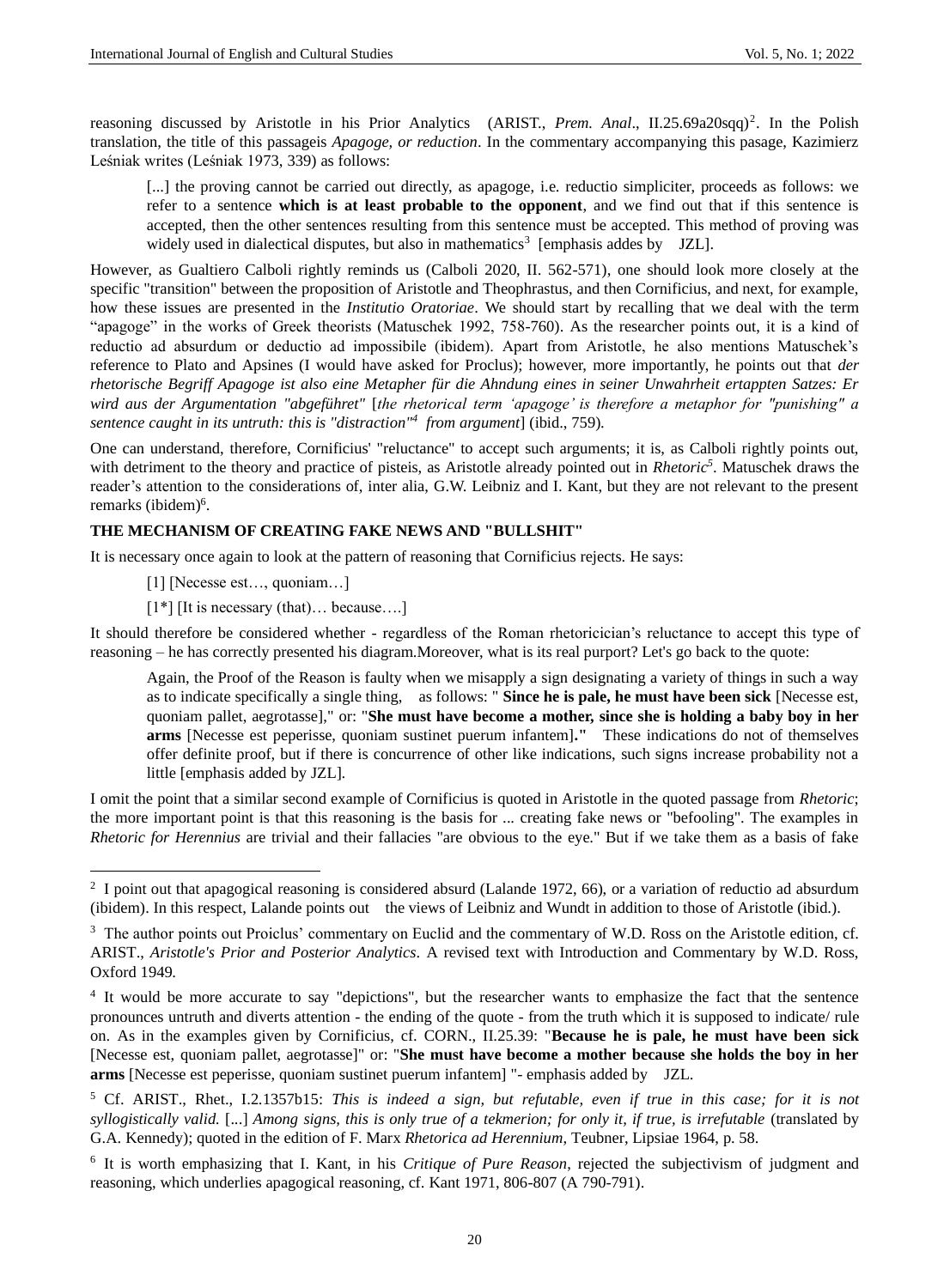news or "befooling", then things will look different.

Let me point out more recent examples; consider the following judgments<sup>7</sup>: [a] *everyone considers Poles fools because they do not want to get vaccinated* or [b] *those who have signed a petition* [*for rethinking/ discussing*] *the effects of the COVID-19 vaccine* [scil. *possible side effects of the administration of the vaccine, as the manufacturer himself indicates groups of people who may experience undesirable side effects*] *are unwise people*.

Both judgments [a] and [b] are built according to scheme [1 \*], because:

- I. in judgment [a] the quantifier 'everyone' is used which opens this defective reasoning if it is correct, it should constitute the conclusion of the reasoning; meanwhile, this is closed by a premise - because they do not want to be vaccinated. There is no possibility of building any syllogism that would justify this judgment. Assuming that the premise is correct, another one would have to be provides that would justify the conclusion. The unexpressed premise is probably that - [a \*] everyone who does not want to be vaccinated does not understand that vaccination is the only form of protection against falling ill. I would like to point out that premise [a \*] contains two premises: one is "vaccination is the only form of protection against falling ill", the other is "everyone who does not want to be vaccinated does not understand" [it is incorrect because it contains two premises: vaccination is the only way to protect yourself from getting sick, the other one - anyone who does not want to get vaccinated does not understand that this is the only protection against getting sick]. As the matter is debatable [due to the qualifications pointed out by the vaccine manufacturera themselves], the whole reasoning would require the construction of at least two syllogisms: the first should resemble the fairly obvious and indisputable fact that vaccines protect us against infectious diseases, the other that any person who questions this demonstarates a lack of knowledge in the field of health protection. However, we still have a problem with the general quantifier 'everyone'. The whole reasoning [a] is typical apagogical reasoning and comes dangerously close to fake news. Its essence is to give some message that is not true. Moreover, reasoning [a] can be treated exactly as what we can define, after Matuschek, as a sentence "caught" in his untruth: this is "distraction" from the argument. The argument that "disappeared" is the indisputable fact that vaccination protects humans against diseases.
- II. Judgment [b] is constructed in a similar way. To find out that a certain group of people are very reasonable/ unreasonable, because…etc., we should first indicate the premise that offers us grounds to form such an opinion (it is not a judgment, but an opinion)<sup>8</sup>. This is the first problem; another one involves a tacit assumption that anyone who calls for a discussion on whether the proposed vaccine is completely safe is not very reasonable, resp. belongs to a group of people who are unwise. The whole judgment [b] is again based on reasoning [1 \*]; we have the conclusion first, and then the premises, or rather a premise. And again we have the same situation that I described in [i]: here, however, an additional problem emerges, because the group of people indicated in logical judgment [b] only calls for, resp. aska for, opening a discussion on an important topic. Thus, the situation of the sentence "caught" in its untruth is repeated: this is "drawing" from the argument. The argument that has "disappeared" is the fact that the indicated group of people does not negate vaccination as such, but wants to discuss possible adverse effects of the vaccine first.

In general, it can be said that in the examples discussed here, we know nothing about the protagonists we are talking about. However, we suggest or even insinuate something specific about them; in the theory of rhetoric we associate the latter concept with a certain type of *introduction* (Zinsmaier 1998, IV.418-423).

*Insinuatio* belongs to the topic of the introduction (ibidem; Lichański 2007, I.108); its goal is, among others, to evoke the favor of the audience. However, the Roman rhetorician points out that when such quasi-reasoning is

<sup>&</sup>lt;sup>7</sup> I deliberately 'soften' the quote slightly and do not provide it in its original form, nor do I indicate its source. It is not about one statement of a certain minister or his adviser, but about a more general problem attaching to this type of statements (they appear, with a very similar wording, in the media!).

<sup>8</sup> The question of distinguishing what is judgment and what is opinion is described in any logic book; I will mention here, for example¸ *Logika formalna. Zarys encyklopedyczny* (*Formal Logic. An Encyclopedic Outline*), ed. W. Marciszewski, PWN, Warsaw 1987, pp. 21, 22, 144, 292-293 (judgment); *Filozofia i nauka. Zarys encyklopedyczny*  (*Philosophy and Science. Encyclopedic Outline*), ed. Z. Cackowski, J. Kmita, K. Szaniawski, P.J. Smoczyński, PWN, Warsaw 1987, 187 (opinia-doxa) - the opinion is a common perception. In logic we only use judgments!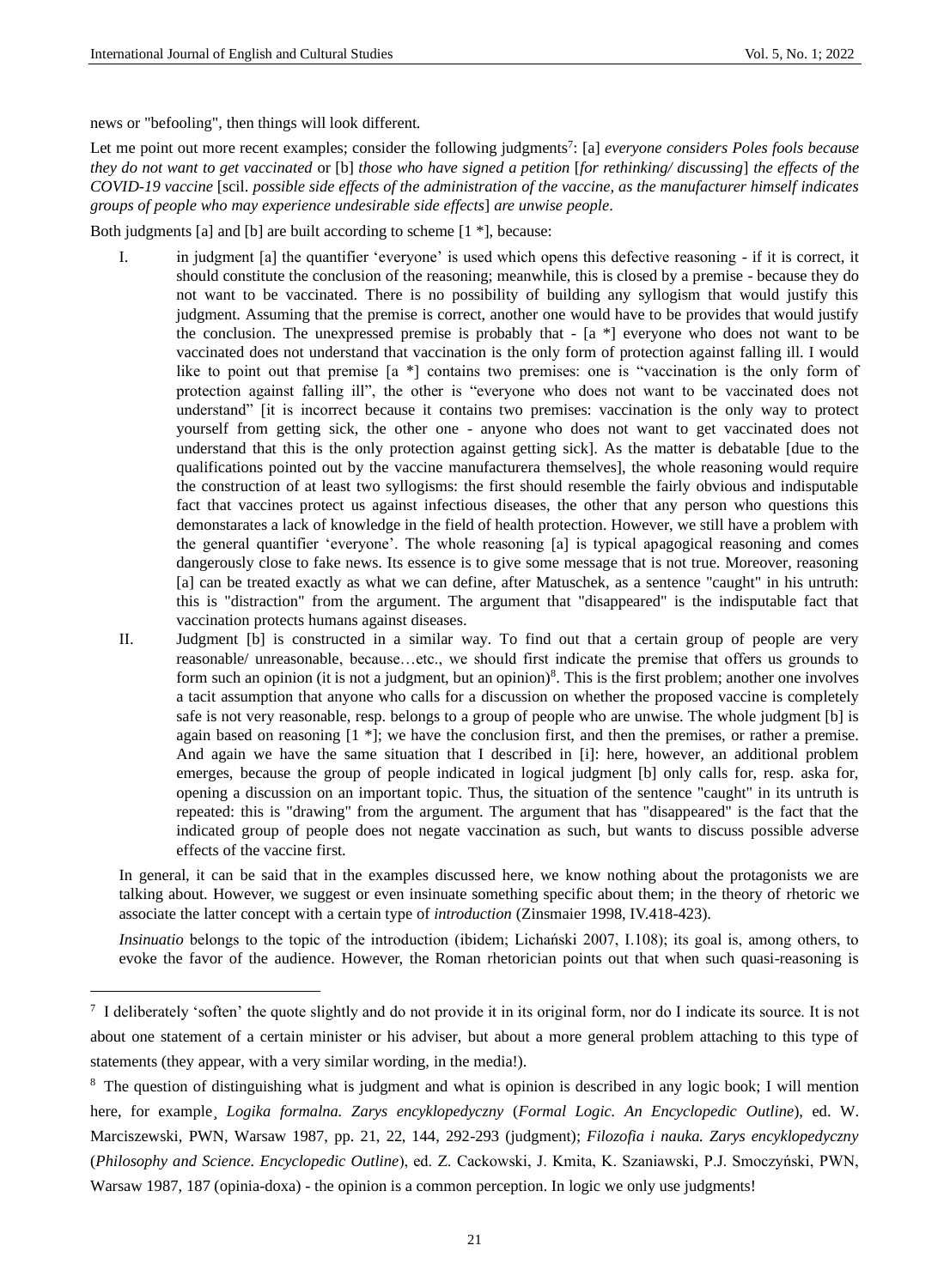involved instead of reliable proving, it ceases to fulfill its role of gaining the favor of the audience. This is the fake news mechanism; it most often uses incomplete reasoning, ignores some elements of reasoning, which may lead to either misunderstandings, or - what is worse - to emphasizing non-essential issues (in the above-mentioned example, the undisputed value of vaccination as a protection against a dangerous infectious disease, i.e. judgments) and opinions, resp. colloquial opinions on topics not related to the main (basic) issue we are talking about.

This is, as Calboli points out (Calboli 2020, II. 562-571), "a corruption of command"; Cornificius is absolutely right in rejecting this type of pseudo-reasoning. Their application to certain types of proof, e.g. in mathematics, is another issue that is not our concern here.

Let us return to the scheme of quasi-reasoning indicated by the Roman rhetorician. First of all, it is an enthymeme of a special kind; here he provides a conclusion (with which he often starts his reasoning!) and one premise. What is peculiar is where the conclusion is to be found ! However, it is more important that the author of such quasi-reasoning generally refers to *opinio communis*. Moreover, in order to describe the mechanism of creating fake news more accurately, the remark that Mariusz Urbański makes when discussing the model of "creating and transmitting rumors to the most coherent interpretation" (Rumor-mongering to the Most Coherent Interpretation, RMCI) can be mentioned here. The structure of RMCI would be analogous to the structure of inference to the best explanation (Urbański 2009, 158)<sup>9</sup>:

1. D is a set of information (facts, observations, data) that the subject is unable to consistently interpret on the basis of his current beliefs (which does not mean that their consistent interpretation is beyond the cognitive abilities of the subject), and which he is personally interested in [emphasis added byJZL].

2. The rumor H allows for an interpretation of D that is consistent with other beliefs (it would if it were true).

3. No other hypothesis available to the subject in the light of his other beliefs interprets D as effectively as H.

4. So, H is probably true.

It can be said that the mentioned scheme of reasoning together with the analyzed contemporary examples confirms the "correctness" of schemes [1] and [1 \*]. Moreover, he explains why Cornificius found such reasoning to be wrong / defective. Sentence 1 of the RMCI structure is decisive. The key word is that a set of facts, observations and data cannot be interpreted by the audience in a coherent manner. What is the reason for this? It does not matter, because Cornificius puts it extremely succinctly: *but if there is concurrence of other like indications* [sin cetera quoque similia concurrunt]. The Roman rhetor recognizes that in this case, even if we accept the extended interpretation according to Urbański's scheme, the whole reasoning is flawed and the probability is still low or none.

This is how fake news is created and, moreover, this is the basis of what Harry Frankfurt called "bullshit" (Frankfurt 2006). This is the reason why I consider this very small passage from Cornificius' work to be so important.

## DISCUSSION<sup>10</sup>

Cornificius points out one fact, that may have been, overlooked by later researchers; that is, to some extent, it complements some comments, in my opinion, mainly those of Aristotle.

The Roman rhetor deals with the issue of the credibility of a command when it is based on similar premises, or rather premises that seem to be similar to the recipients. One can understand, therefore, Cornificius' "reluctance" to accept such arguments; it is, as Calboli rightly points out, with detriment to the theory and practice of pisteis, as Aristotle

<sup>9</sup> Cf. Gabbay, Woods 2001, 141-174.

<sup>&</sup>lt;sup>10</sup> Cf. I am quoting a passage from Prof. Gualtiero Calboli's letter on this very point; it refers to an earlier version of the article, but I found it important because it indicates a significant issue: *Dear Prof. Lichański, I thank you for sending me your paper. I have taken into account your paper after reading again my discussion in G.Calboli, Cornifici seu Incerti Auctoris 'Rhetorica ad C.Herennium', Vol.2, Berlin, de Gruyter 2020, pp.562-571. I am sorry but don't accept your conclusion for two reasons: (1) you passed over without discussion the complicated doctrine underlying the development of these questions, in particular the fact that rhetoricians as the Author ad Herennium developed the schemata to the detriment of the pisteis, with all consequences of this change (2) the use of modern criteria as the abduction can be misleading and must be avoided. I can understand that you wanted to use some criteria of the modern logic (from this point of view you are right and I admire your tentative discussion) but this can be employed after explaining the ancient doctrine. And we must never forget that we have to do with great personalities as Aristotle and Theophrastus. Nevertheless ... I am not the Pythia Apollinis. With best wishes Gualtiero Calboli* [e-mail: 23 Sept. 2020, 17:44].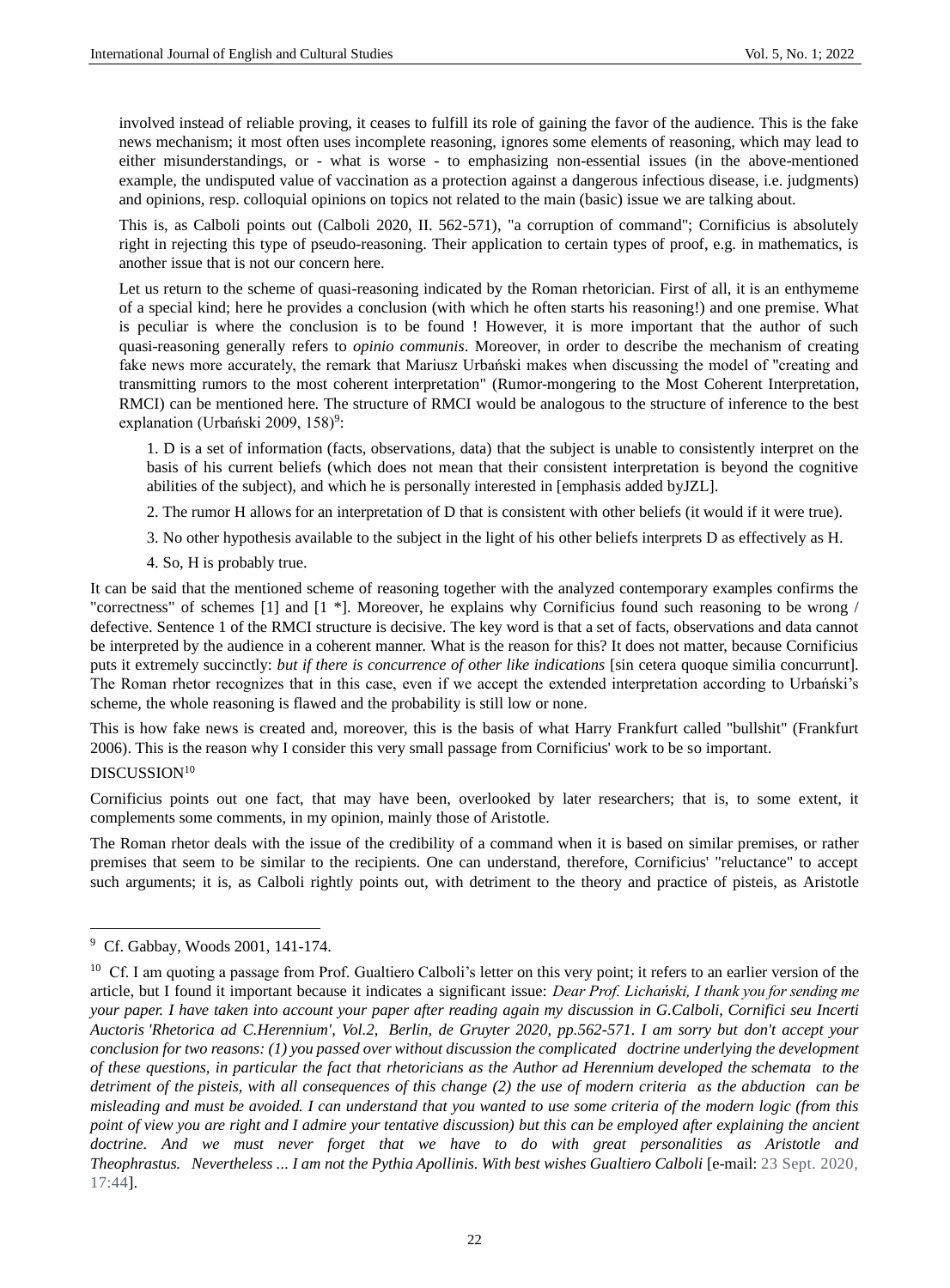already pointed out in *Rhetoric<sup>11</sup>*. Matuschek draws the reader's attention to the considerations of G.W. Leibniz and I. Kant, but yhey are not relevant to the presentremarks (ibidem).

Theoretically, however, one can try to find a type of "transition" to the consideration of similarities that may exist between apagoge and abduction. However, I believe a Roman rhetorician would insist that the overall probability is still low and the possibility of making a mistake (s) is insanely high. Especially that - here Aristotle's presence can be useful - the similarity of signs not only fails to explain anything, but - on the contrary - may lead to further errors.

Despite the insane brevity and vagueness of Corfincius' considerations, I believe that they deserve being mentioned; as the author points out, although we are not dealing with manipulation in this case, we can simply misrepresent a fact by relying on similarity (as a principle that organizes reasoning) $12$ . It can be said that the Roman rhetorician pointa out that in this type of reasoning, the essence of the error lies in the comparison as a method of proving, and not in the apparent similarity of various facts that may and probably have different causes.

It is worth paying attention to one more fact: here reasoning [1] and reasoning [1 \*] have another drawback. This is a very clear example of enthymematic quasi-reasoning (Lichański 2007, I.109), in which not only is there no "hint" " of syllogistic reasoning, but the whole reasoning is "inverted". The phrase - *necesse est [necessary]* is in fact theapplication, and - quoniam [because] - is an insanely defective form of a premise. This type of reasoning, although used, was not considered fully correct by the theorists of rhetoric<sup>13</sup>.

#### CONCLUSIONS

As the above considerations show, one realised quite a long time ago that proving based on doubtful premises and worse than that – with reliance on *reductio*, was really dangerous. I point out that Aristotle, when setting forth this type of reasoning, raised an important fact: here we first refer to a sentence which is at least as probable to the opponent [this is the first step], and we find out that - [this is the second step] - if this sentence is accepted, this and any other resulting sentences must be accepted. However, we are not really proving the correctness/ truth of any of the statements and of the whole reasoning. I would venture to suggest that we are dealing here with a double error - the first is that it is probable, the other that, with the first one, we believe that the consequences of considering something probable MUST be recognized, too.

Cornificius questioned this line of reasoning because, although he did not clearly explain the cause of the error, he intuitively indicated its source. It lies in the confusion of the similarity of signs (or rather indications) with the comparison of these signs (indications), but the basis for comparison IS NOT SPECIFIED, as it rests, solely on the so-called opinio communis.

This, I suppose, is quite a weighty point, for it shows that the Roman rhetorician was fully aware of the dangers of such reasoning. Of course, one can try to interpret it as a very imperfect use of modal reasoning, but I find such comments unacceptable. Particularly that the pattern that Cornificius challenges:

- [1] [Necesse est..., quoniam...]
- [1\*] [It is necessary (that)... because....]

does not permit any connection with modal reasoning. I think that Cornificius' diagram shows straithtforwardly where the error in the reasoning lies; if we reverse the diagram in this way:

- [\* 2] [Quoniam…, necesse est…]
- $[$  \* 2 \*] [Because ..., it is necessary (that).]

you can immediately see, in a way, the mistake made by someone who uses such a pattern. It is also a *petitio principii*,

<sup>11</sup> Cf. ARIST., Rhet., I.2.1357b15: *This is indeed a sign, but refutable, even if true in this case; for it is not syllogistically valid.* [...] *Among signs, this is only true of a tekmerion; for only it, if true, is irrefutable* (translated by G.A. Kennedy); quoted in the edition of F. Marx *Rhetorica ad Herennium*, Teubner, Lipsiae 1964, p. 58.

 $12$  In the examples provided and described above, the principle of similarity was used; those who question the very usefulness of vaccination as protection are unwise; any reservations or doubts about the procedure itself do not matter. The problem, therefore, is the shortness of these quasi-judgments which divert (perhaps unintentionally, but this although of crucial relevance to the emergence of fake news - is not the subject of these comments) attention from the merits of the case. This problem is analyzed e.g. in the work of Xinyi Zhou, Reza Zafarani, Fake News; Fundamental Theories, Detection Strategies and Challenges, https://www.researchgate.net/publication/328491116, (2020-12-08).

<sup>&</sup>lt;sup>13</sup> It should be emphasized that it is a bit different in mathematics, but this issue is not important here,see earlier comments.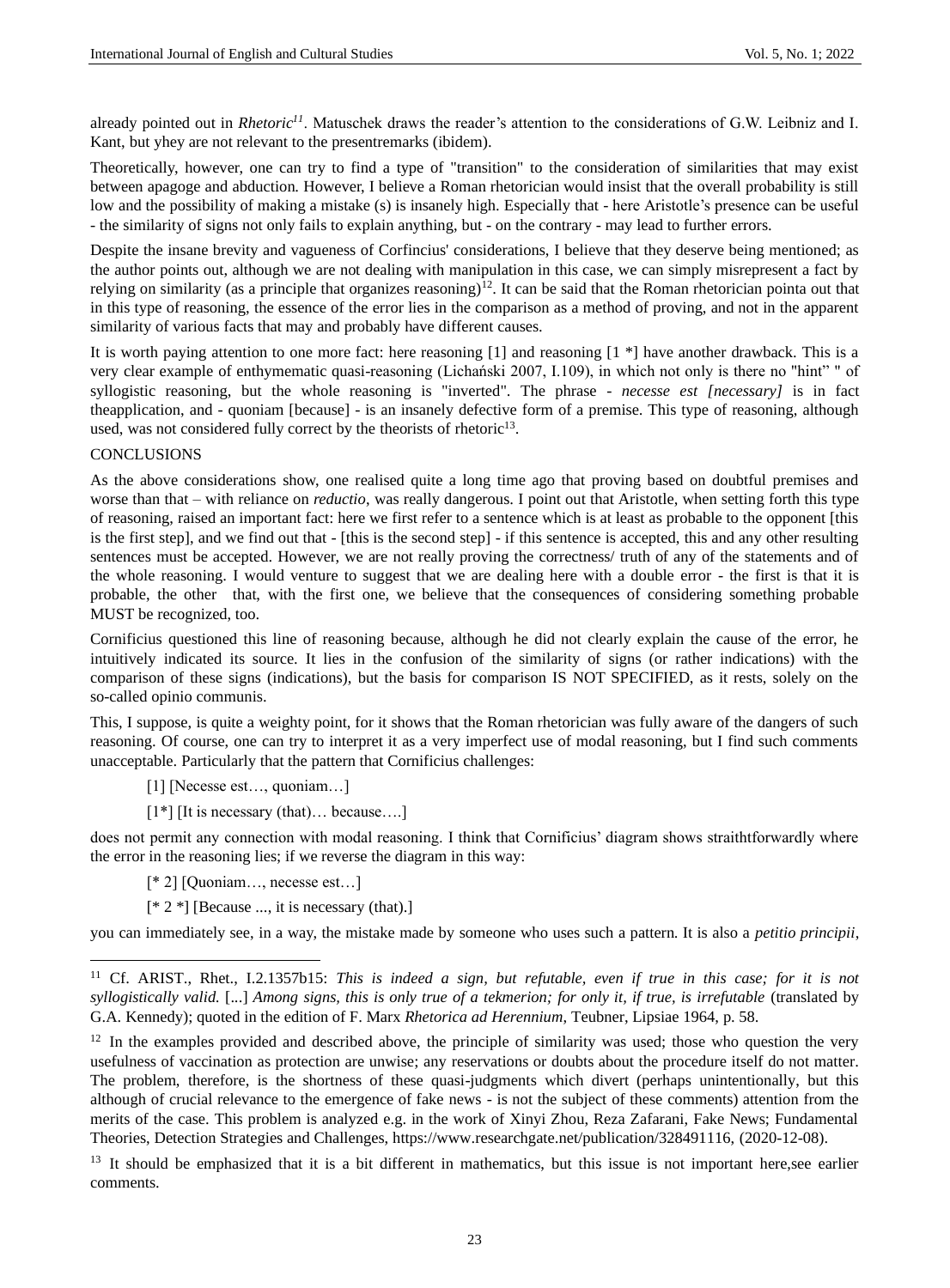and either *contradictio in adiecto* or *contradictio in terminis*. The Roman rhetor saw the danger of confusing the figures of similarity and comparison with the patterns of reasoning. And this is exactly what we are dealing with here. He rejected this type of reasoning, because its apparent "simplicity" actually gives rise to what we now call fake news or rumors (Urbański 2009, 143-159) or what Harry Frankfurt called "bullshit" (Frankfurt 2006).

Warsaw, 2021-01-27

#### **References**

ARIST., *Prem. Anal*. = Aristotle, *Prior Analytics*,

- Aristotle 1949 = *Aristotle's Prior and Posterior Analytics*., A revised text with Introduction and Commentary by W.D. Ross, Oxford 1949.
- Aristotle 1991 = Aristotle, *On Rhetoric. A Theory of Civic Discourse*, Newly Translated, with Introd., Notes, and Appendices by George A. Kennedy, Oxford Univ. Press, New York, Oxford,
- CORN., *Rhet ad Her*. = Cornificius, *Rhetorica ad Herennium*,
- Calboli 2020 = Calboli, Gualtiero. *Cornifici seu Incerti Auctoris 'Rhetorica ad C. Herennium'.*In: id., *"Rhetorica ad Herennium": Prolegomena, edizione, traduzione e commento*, vol. 1-2, de Gruyter Vlg., Berlin, Boston, vol. 2, pp. 562-571.
- [Cornificius] 1964 = [Cornificius, Q.], *Rhetorica ad Herennium*, ed. F. Marx, Teubner Vlg., Lipsiae
- [Cornificius] 1964a = [Cornificius, Q.], *Rhetorica ad Herennium*, ed., transl. Harry Caplan, W. Heinemann Ltd., London, Harvard Univ. Press, Cambridge, Mass. [The Loeb Classical Library].
- Douven 2017 = Douven, Igor. *Abduction*. In: Stanford Encyclopedia of Philosophy, [https://plato.stanford.edu/entries/abduction/,](https://plato.stanford.edu/entries/abduction/) (2020-09-17).
- *Filozofia i nauka. Zarys encyklopedyczny* (*Philosophy and Science. An Encyclopedic Outline*), ed. Z. Cackowski, J. Kmita, K. Szaniawski, P.J. Smoczyński, PWN, Warsaw 1987,
- Forcellini 1965 = Forcellini, Argidio. *Lexicon Totius Latinitatis...*, vol. 1-5, Ed. Arnaldus Forni, Bononiae, Gregoriana Edente, Patavii [also: [https://www.documentacatholicaomnia.eu/25\\_90\\_1688-1768-\\_Forcellini\\_Aeg.html,](https://www.documentacatholicaomnia.eu/25_90_1688-1768-_Forcellini_Aeg.html) (2020-10-06)].
- Frankfurt 2006 = Frankfurt, Harry. *O wciskaniu kitu*, translated by H. Pustuła, Published by Czuły Barbarzyńca, Warszawa
- Gabbay, Woods 2001 = Gabbay. D.M., Woods, J. *The New Logic*, "Logic Journal of the IGPL", 9(2), pp. 141–174.
- Kant 1971 = Kant, Immanuel. *Kritik der reinen Vernunft*, Reclam Vlg., Leipzig [Kehrbascher Ausgabe, Hrsg. von Raymund Schmidt, mit Sachregister von Theodor Valentiner]
- Lalande 1972 = Lalande, Andre. *Vocabulaire technique et critique de la philosophie*, PUF, Paris
- Leśniak 1973 = Leśniak, Kazimierz. *Wstęp. Komentarz*. In: Arystoteles, *Analityki pierwsze i wtóre*, tł., wstęp i komentarz…, PWN, Warszawa, pp. XI-LXIV, 301-353.
- Lichański 2007 = Lichański, Jakub Z. *Retoryka: Historia – Teoria – Praktyka*, vol. 1-2, DiG, Warszawa
- *Logika formalna. Zarys encyklopedyczny* (*Formal Logic. An Encyclopedic Outline*), ed. W. Marciszewski, PWN, Warsaw 1987
- Matuschek 1992 = Matuschek, S. *Apagoge*. In: *Historisches Wörterbuch der Rhetorik*, hrsg. W. Jens, G. Ueding, red. G. Kalivoda, F.-H. Robling, Max Niemeyer Vlg., Tübingen, vol. 1, col. 758-760.
- Rescher 2018 = Rescher, N. *Reductio ad Absurdum*. w[: https://iep.utm.edu/reductio/](https://iep.utm.edu/reductio/) , (2020-09-28).
- *Rhetorica ad Herennium*, see Cornificius
- Urbański 2009 = Urbański, Mariusz. *Rozumowania abdukcyjne. Modele i procedury*, Wyd. UAM, Poznań
- Zhou, Zafarani, 2020 = Zhou, Xinyi. Zafarani, Reza. *Fake News; Fundamental Theories, Detection Strategies and Challenges*, https://www.researchgate.net/publication/328491116, (2020-12-08).
- Zinsmaier 1998 = Zinsmaier, Thomas. *Insinuatio*. In: *Historisches Wörterbuch der Rhetorik*, hrsg. W. Jens, G. Ueding, red. G. Kalivoda, F.-H. Robling, Max Niemeyer Vlg., Tübingen, vol. 4, col. 418-423.